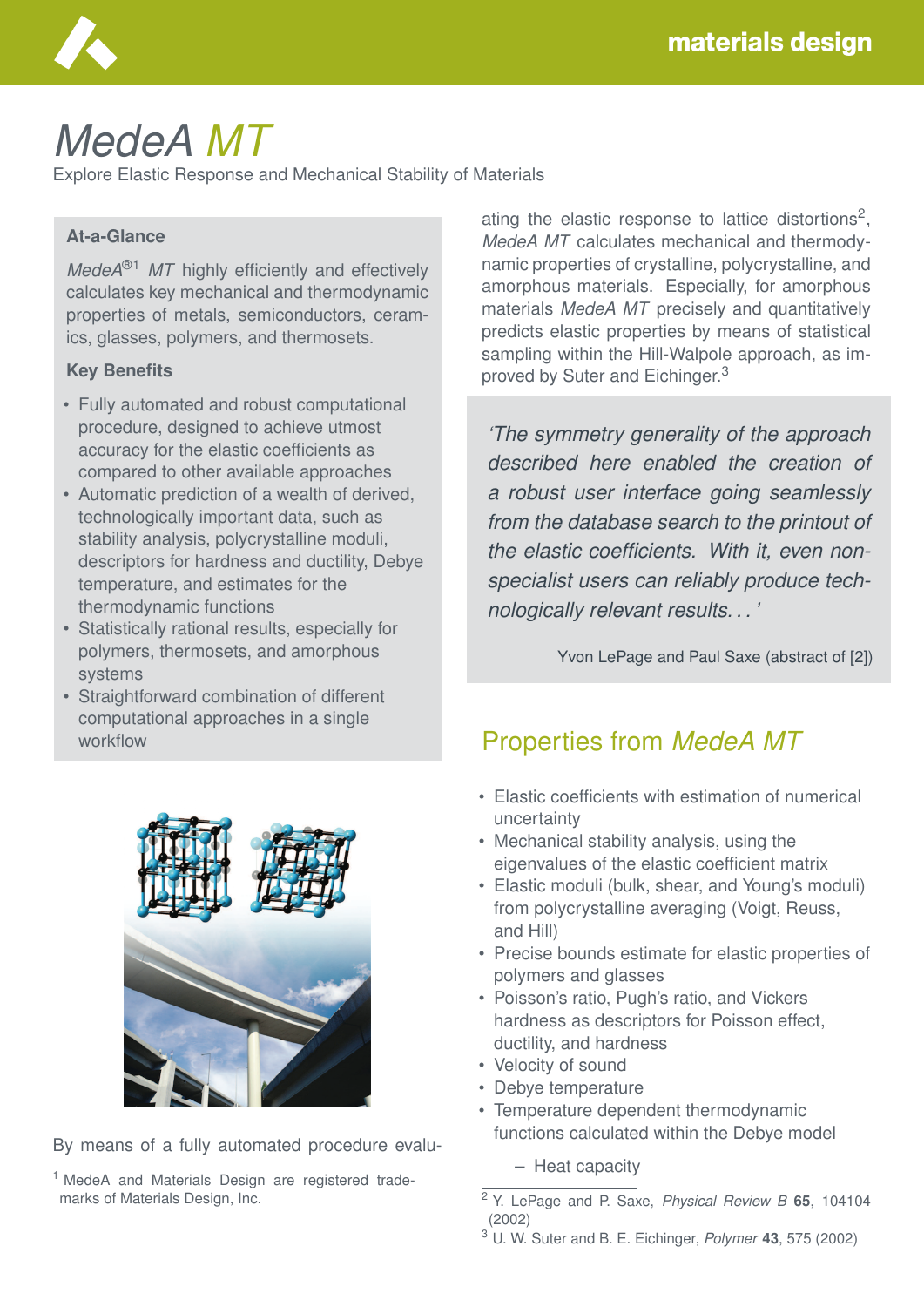- **–** Zero-point energy
- **–** Vibrational enthalpy, entropy, and free energy
- Temperature dependent thermal expansion coefficient estimated from Debye-Grüneisen approach



# Computational Characteristics

- Predicts key mechanical properties within the elastic regime
- Automatic detection and use of any space-group symmetry
- Iterative full relaxation of all atomic degrees of freedom of distorted structures resulting in utmost accuracy (as compared to exploiting the Hessian only once)
- Supported compute engines for optimization and stress tensor evaluation
	- **–** *MedeA VASP* recommended for metals, semiconductors, ceramics, and molecular crystals
	- **–** *MedeA LAMMPS* recommended for polymers and thermosets, and amorphous materials
	- **–** *MedeA MOPAC* recommended for molecular crystals
- Determination of minimum set of elastic coefficients, compliances, and their matrices
- Configurational sampling and improved Hill-Walpole bounds analysis for polymers, thermosets, and amorphous systems
- Exhaustive use of methods available in *MedeA VASP*, such as LDA, GGA, GGA+U, meta-GGA, van der Waals, and hybrid functionals, spin-polarization, and fully relativistic **Hamiltonians**
- Fully automated setup, execution, and processing of calculations with any of the recommended compute engines
- Restart capabilities in case of hardware or any other failures

### Required Modules

• *MedeA Environment*

#### Recommended Modules

- *MedeA VASP* (required for ab-initio prediction of mechanical and thermal properties)
- *MedeA HT-Launchpad* (required for Hill-Wallpole sampling)
- *MedeA HT-Descriptor*
- *MedeA Amorphous Materials Builder* (required for polymers, thermosets and amorphous materials)
- *MedeA Pearson*

# Tightly Integrated Modules

- *MedeA EAM*
- *MedeA MOPAC*

## Find Out More

Watch the Webinar: [Predicting Elastic Properties](https://register.gotowebinar.com/rt/3715577834352542978?source=webinar+page) [Using Ab Initio and Forcefield Based Simulations](https://register.gotowebinar.com/rt/3715577834352542978?source=webinar+page)

Learn how to calculate elastic constants with *MedeA VASP 5* and *MedeA LAMMPS* in these tutorials:

- [How to Calculate Elastic Constants with MedeA](https://www.youtube.com/watch?v=uLhk24dKqak&list=PLLBgcUXT9VCfVCwImc9FNSxnGhjHGU6Le) [VASP 5](https://www.youtube.com/watch?v=uLhk24dKqak&list=PLLBgcUXT9VCfVCwImc9FNSxnGhjHGU6Le)
- [How to Calculate Elastic Constants with](https://www.youtube.com/watch?v=uzFnHASMS60) [LAMMPS](https://www.youtube.com/watch?v=uzFnHASMS60)

Applications of *MedeA MT* are demonstrated in the following [Materials Design Application Notes:](https://www.materialsdesign.com/all-application-notes)

- Stability of Alkaline-Earth Hydrides
- Elastic coefficients and moduli for silicon carbide ( $\beta$  -SiC), corundum ( $\alpha$ -Al<sub>2</sub>O<sub>3</sub>\), and ferric tourmaline (schörl)